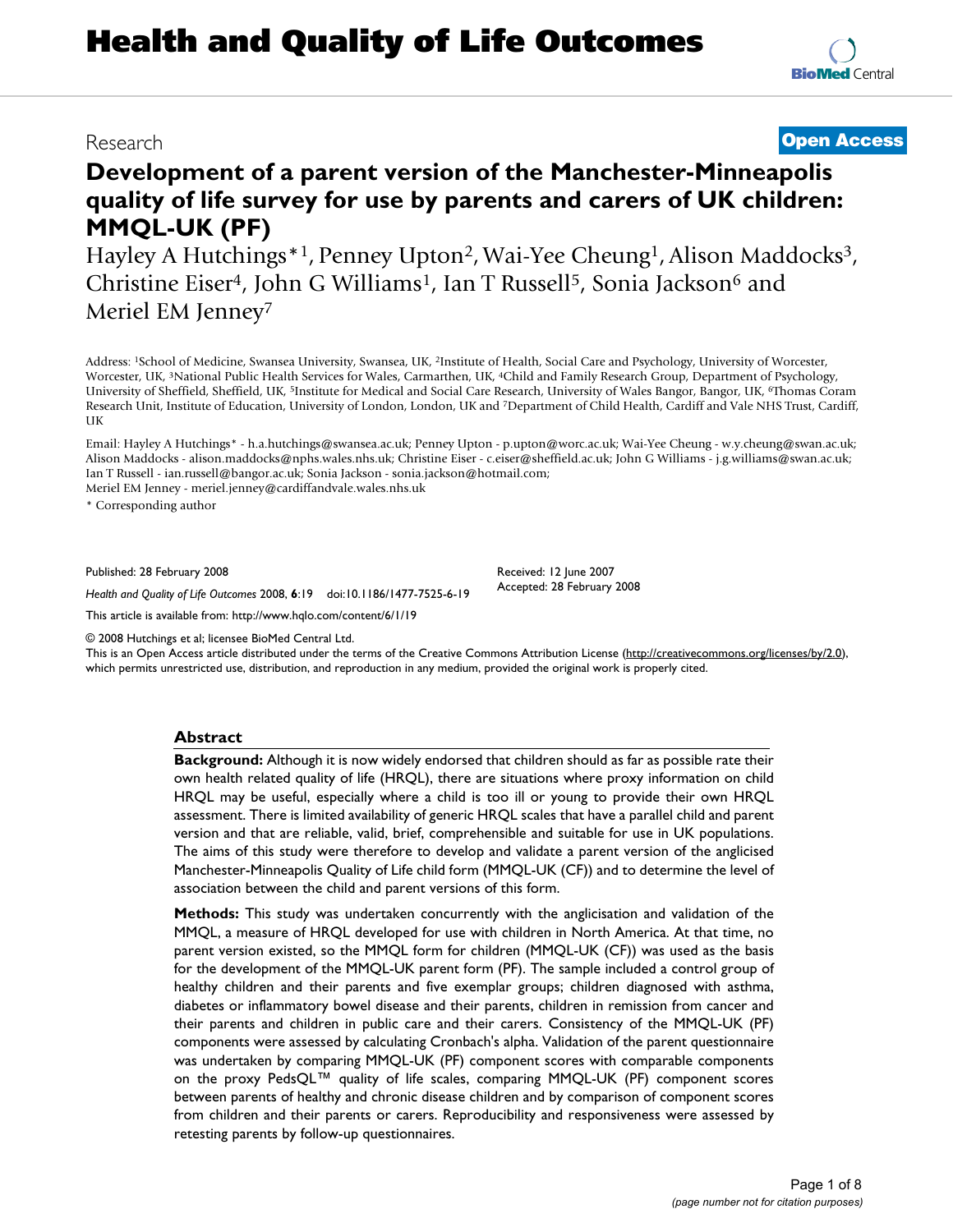**Results:** A total of 874 children (completing MMQL-UK (CF)) and 572 parents or carers (completing MMQL-UK (PF)) took part in the study. The internal consistency of all the MMQL-UK (PF) components exceeding the accepted criterion of 0.70 and the construct validity was good with moderate correlations being evident between comparable components of the MMQL-UK (PF) and the proxy PedsQL™. Discriminant validity was demonstrated with significant differences being identified between parents of healthy children and those with chronic conditions. Intra-class correlations exceeded 0.65 for all MMQL-UK (PF) components demonstrating good reproducibility. Weak to moderate levels of responsiveness were demonstrated for all but social functioning. The MMQL-UK (PF) showed moderate parent-child correlation with the MMQL-UK (CF) for all components. The best correlations were seen for those components measuring the same construct (Pearson's r ranged from  $0.31$  to  $0.61$ ,  $p \le 0.01$  for equivalent components).

**Conclusion:** The MMQL-UK (PF) showed moderate to good correlations with the MMQL-UK (CF) component scores. The MMQL-UK (PF) will be of use when comparing child and parent/carer perception of the impact of a child's condition on their HRQL or where the child is too ill or young to provide their own report.

# **Background**

The measurement of health-related quality of life (HRQL) is increasingly becoming part of the overall assessment of a patient's health both in the clinical and the research setting, as it provides a more complete picture of the health of the patient. Measuring HRQL includes assessing the patient's perceptions of their physical, emotional and social health and function that can supplement clinical information on their health status.

It is now widely endorsed that children as far as possible should rate their own HRQL [1,2]. However, there is some suggestion that children may not be able to provide accurate and reliable assessments of their HRQL [3] and that this may be due to problems understanding the questions, lack of understanding of the disease itself or time perception differences [4]. Assessment of HRQL in children may also be compromised by their age and development and by their ability to complete lengthy questionnaires [5].

There are conflicting views regarding the benefits of using proxies for measuring HRQL. There is some doubt as to whether proxy reports provide an accurate reflection of the child's HRQL [3,6-8]. Patient and proxy reports may differ because of the lack of parallel content in the instruments used [9]. Some studies have highlighted limited concordance between child and parent reports [9-12] whilst others have reported more complementary information from children and their parents [7,13]. What is important about proxy ratings is understanding when parents are able to provide useful information. This is more likely to be in relation to impact of HRQL on the family, sibling relationships and to a lesser extent school progress [14]. Parents' knowledge of their child is likely to be more limited in relation to activities or relationships that exist outside home and with respect to internal feeling states [9,10,12]. Parents also have a role to play when a child is too young or ill to provide a HRQL assessment. It has been suggested that consistent parent-proxy reports may prove to be more reliable and valid in longitudinal HRQL and long-term outcome investigations than their children's own reports alone because of the rapid changes in children's attitudes, abilities, and priorities as part of the normal developmental process [15]. The solution is to regard both child and parental assessment as valid and contributing to the total picture regarding the child's HRQL [14].

When measuring the HRQL of children it may be necessary or desirable to obtain reports from their parents [10]. Clinicians often look to parents for guidance regarding their child's HRQL as they play an important role in medical decision making [16]. It is important that the clinician is confident in a parent's evaluation of their child's HRQL. If a child is unable to provide HRQL judgements, drawing on alternate sources of information regarding a patient's HRQL may be a useful source of information provided that additional information is available to support the validity of the proxy ratings [16]. Even when a child's responses are available, the perspective of the parent has an important bearing on health care decisions with respect to the child. For these reasons, parallel reporting is increasingly recommended in studies involving the assessment of health outcomes in child populations with analogous questionnaires for children and their parents being developed [10].

In spite of this, may measures of child HRQL do not include parallel parent versions [17,18]. For this reason, we report the development and validation of a parent version of the Minneapolis-Manchester Quality of Life Instrument (MMQL-UK (PF)) that could be used in parallel with the child version to assess the HRQL of children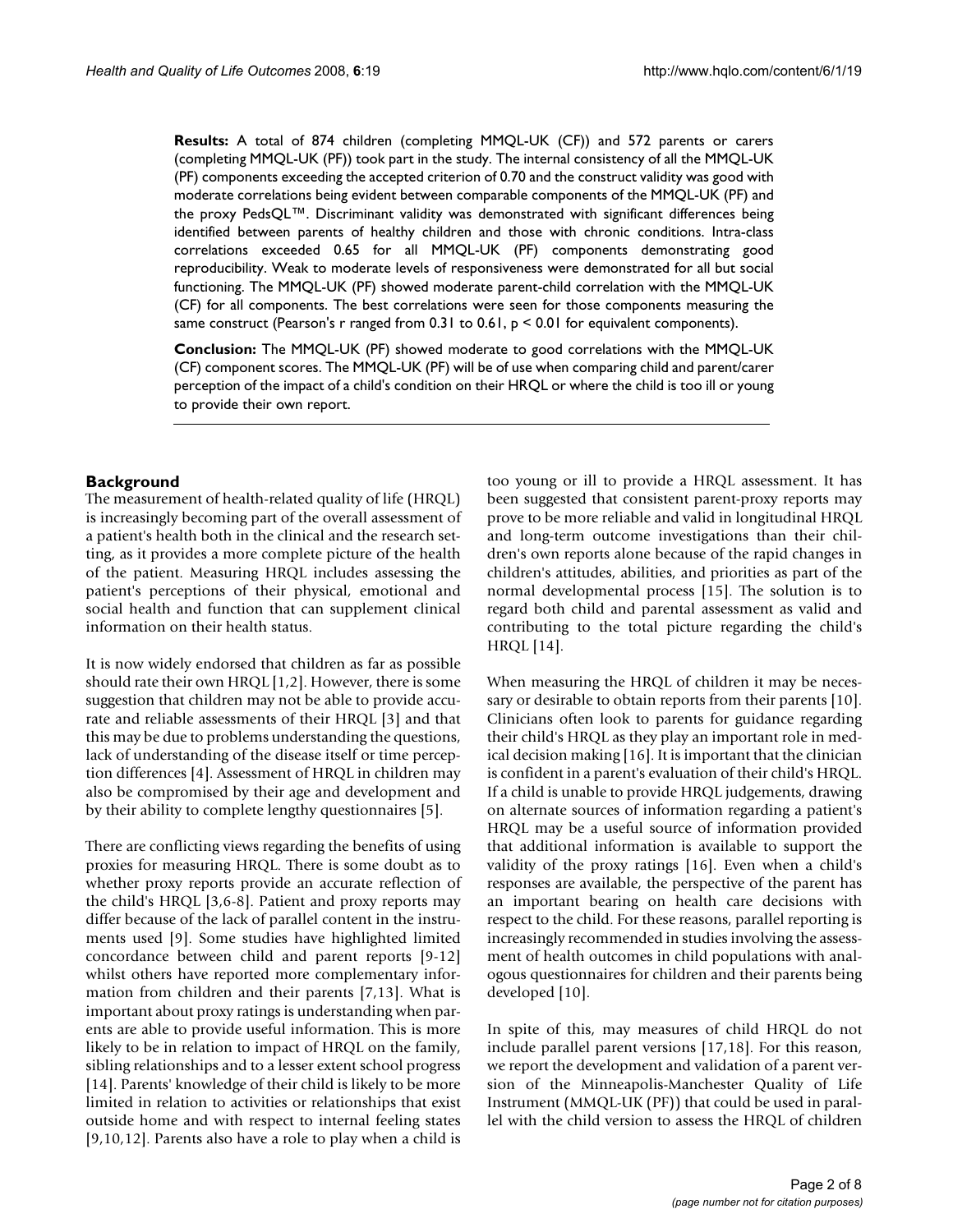with chronic conditions, those in public care and their healthy peers.

# **Methods**

# *Study questionnaires*

#### *Minneapolis-Manchester Quality of Life Instrument (MMQL)*

This questionnaire was originally developed in the US for use with child cancer survivors [19]. The original version of the MMQL had three different forms, one for children aged 8–11 (Child form, MMQL-CF), one for 12–18 year olds (Youth Form, MMQL-YF) and one for young people aged 19–25 years. All the original child MMQL forms measured the components of physical functioning, psychological functioning, social functioning, cognitive functioning, body image and outlook on life. Intimate relations was an additional component in the questionnaires for 12–18 and 19–25 year olds. No parent form is available for the original MMQL forms. The anglicised MMQL-UK (CF) version of the questionnaires (based on the 12–18 year age group) was used as the basis for the development of the parent form (MMQL-UK (PF)). This measured the components of physical appearance, school functioning, social functioning, emotional functioning and physical functioning [20].

## *PedsQL™ version 4.0 core module*

PedsQL™ measurement system is a modular approach to measuring HRQL in children and adolescents and their parents which is rapidly becoming established in the US and Europe [21,22]. Anglicised versions are also available [13]. It consists of a brief, practical generic core module, which is complemented by a number of condition specific measures. Reliability and validity of the generic core module has been demonstrated [22]. PedsQL™ measures the components of physical functioning, emotional functioning, social functioning and school functioning. Parents or carers were asked to complete this core module as part of the validation of the newly developed parent MMQL-UK.

#### *Study population*

This study was carried out in the context of a wider study to anglicise and shorten the Manchester-Minneapolis Quality of Life Survey for children (MMQL-UK (CF))[20].

The MMQL-UK (CF) was used as the basis for the development of an adult form (MMQL-UK (PF)).

Before wider administration of the MMQL-UK (PF) could take place, the phrasing of the questions from the child form had to be modified to make them adult oriented. This was done by qualitative methods. An opportunistic sample of 15 parents of school children (age range 10–18) were recruited for interviews from a local school known to one of the researchers (PU) for development of the MMQL-UK (PF). During the interviews parents were asked to comment on the wording and structure of the questionnaire as well as completing a draft parent form. Interviews were carried out either at the home or at Swansea University, depending on the preference of the parent.

The newly developed MMQL-UK (PF) was then compared with the shortened and anglicised version of the MMQL-UK (CF). This paper concentrates specifically on the validation of the MMQL-UK (PF) and comparison with the child (CF) version. The Anglicisation and validation of the MMQL-UK (CF) is reported elsewhere [20]. Although the original MMQL form was developed to measure HRQL in cancer survivors the anglicised MMQL-UK (CF) was developed for use with both healthy and chronic conditions. The MMQL-UK (PF) was therefore developed to be suitable for the same populations (i.e. healthy and chronic conditions).

Children and their parents or carers who met the inclusion criteria (see Table 1) were approached to take part in the study comparing the child and parent MMQL. Four chronic conditions (asthma, diabetes, chronic inflammatory bowel disease (IBD) and allogenic bone marrow transplant (BMT) following acute lymphoblastic leukaemia (ALL)) were chosen as exemplars for the study. In addition 'looked after' children in public care were recruited as a fifth exemplar. These groups were chosen to ensure a cross section of conditions varying in chronicity and degree of self-care involved and for their diverse impact on the different domains of childhood HRQL. Children with a chronic health problem were identified with the guidance of collaborating clinicians. Children in

| Table 1: Inclusion criteria for children and parents entering the study |  |  |  |  |  |
|-------------------------------------------------------------------------|--|--|--|--|--|
|-------------------------------------------------------------------------|--|--|--|--|--|

| Group           | Inclusion criteria                                                                                                                       |
|-----------------|------------------------------------------------------------------------------------------------------------------------------------------|
| Asthma          | Children aged 8–18 years with moderate/severe asthma according to definitions given by the British Thoracic Society and their<br>parents |
| <b>Diabetes</b> | Children aged 8–18 with Type 1 Diabetes Mellitus and their parents                                                                       |
| IBD.            | Children aged 8–18 fulfilling diagnostic criteria for Crohn's Disease and Ulcerative Colitis and their parents                           |
| <b>BMT</b>      | Children aged 8-18 years at least six months post treatment for ALL and their parents                                                    |
| Public care     | Children aged 8-18 years in public care and their carers                                                                                 |
| Controls        | Healthy children aged 8-18 years from local schools                                                                                      |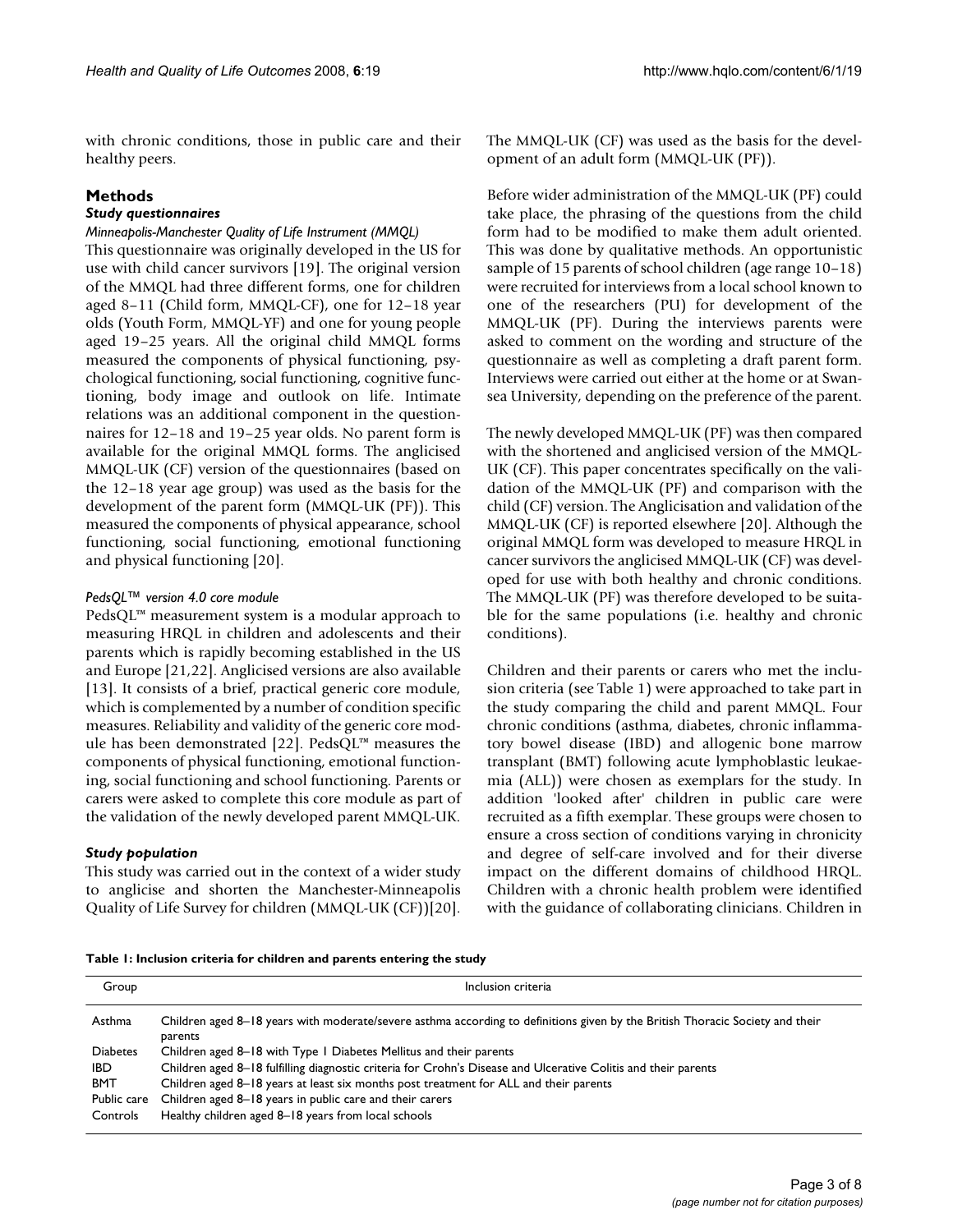public care were identified through looked after assessments.

Where possible, written information was sent out to the families of children with a chronic health condition one week before a routine outpatient appointment. On attendance at the clinic, a researcher provided a further verbal explanation of the study, took written consent and supervised completion of the questionnaires. Families of children not due in clinic during the data collection period were sent written information along with a reply form on which they could indicate their interest in the study. Telephone contact was made with families responding positively, to provide further verbal feedback about the study. Arrangements were made for families agreeing to take part to complete the questionnaire either in clinic or at home. Children in public care and their carers were provided with verbal and written information when attending paediatric assessments. If families expressed an interest in the study, arrangements were made for a home visit, where the interviewer gained informed consent and questionnaires were completed.

Participants for the control group were recruited from schools in Swansea, Neath, Port Talbot and Bridgend (Wales, UK). The control group were healthy children (and their parents) who were not currently using health care resources for any serious condition. Participants were given a screening questionnaire prior to participation that included a section about health status. Anyone who was identified as having a health problem was excluded from participation in the study. Permission to approach schools was obtained from the Directors of Education in each Local Education Authority, before selecting schools via multi-stage sampling. Information was sent to head teachers of sampled schools, inviting their school to participate. A researcher visited schools expressing an interest, to discuss the project further and arrange for data collection. Written information for parents, parental consent forms and parent questionnaires were supplied for each child to take home. Parents were asked to complete their questionnaires at home and return them to school by a specified date, along with consent for their child to complete the questionnaires. It was emphasised that completion of questionnaires should not involve consultation with the child. For those children that had parental consent, re-explanation and completion of questionnaires followed in class a week later, under the supervision of the researcher.

In both subject and control groups, children with moderate to severe learning difficulties and children and parents for whom English was not their first language were excluded from the study.

The study was approved by the Welsh Multi-centre Research Ethics Committee (MREC). Informed consent was sought from all children (subjects and controls) and their parents or those with parental responsibilities (for children less than 16 years of age), following oral and written explanation of the study.

# *Analysis*

Data were analysed using the Statistical Package for Social Sciences (SPSS) version 11.4.

# *Assessing internal consistency*

The internal consistency of the MMQL-UK (PF) components were assessed by item-total correlations and Cronbach's alpha [23]. Questions yielding item-total correlations below 0.4 were considered for rejection [24]. Questions were also considered for rejection if more than 75% of individuals gave the same response, because such questions are not sensitive enough to discriminate between different levels of severity [24]. Questions were also considered for exclusion if they were disliked or considered difficult to answer by the parents completing them. Cronbach's alpha for each of the resulting components should exceed 0.7 [25]. Principal components analysis was then performed on the parent content without any restrictions on the data and the structure was compared to the emergent structure from the child form. This was carried out in order to validate the underlying components of the MMQL-UK (PF).

# *Assessing validity*

The construct validity of the MMQL-UK (PF) components were assessed by comparing them with the appropriate parent PedsQL™ quality of life scales. If the components were valid measures of HRQL, they would be expected to show significant small to moderate levels of correlation with each of the PedsQL™ scales, with the largest correlations being seen between the PedsQL™ scales measuring physical, social, emotional and school function and the comparable MMQL-UK (PF) components.

The discriminant validity of the MMQL-UK (PF) was assessed by comparison of component scores between parents whose children were being treated and the parents of the control group. Our a priori hypothesis was based on identifying moderate to large differences in effect size between each exemplar and the control group [26]. If the components were valid measures of HRQL, the exemplar groups would be expected to score lower on the MMQL-UK (PF) components than the control group. Independent samples t-tests with Bonferroni corrections were used to compare control and exemplar groups. Differences in component score between the exemplars and control groups were also reported as effect sizes where 0.2–0.49 represented a small difference, 0.5–0.79 represented a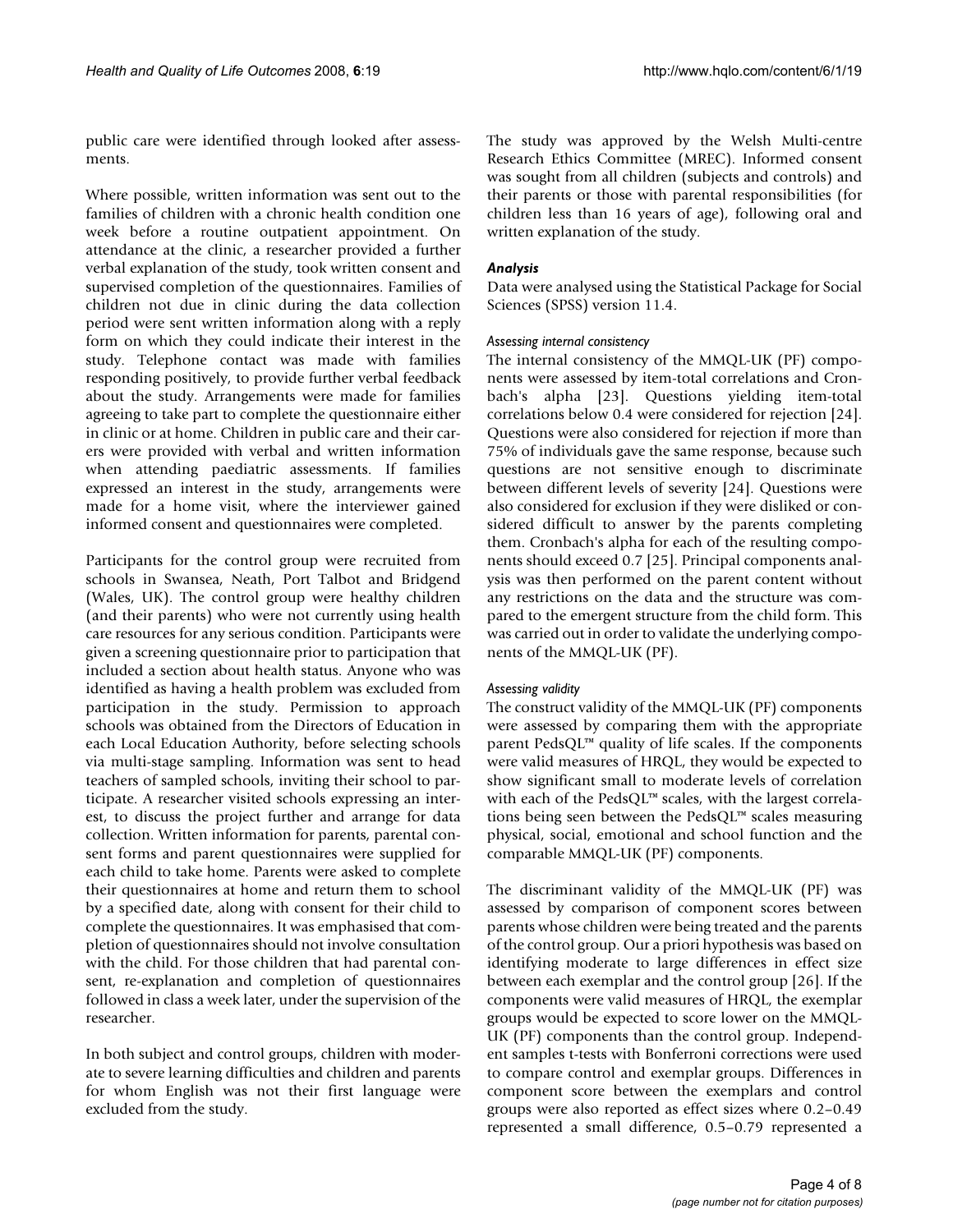moderate difference and greater than 0.8 represented a large difference [26].

The relationship between the MMQL-UK (CF) and MMQL-UK (PF) was determined using Pearson's correlation. If the two reports measure the same concept, then moderate correlation would be expected between the component scores of the MMQL-UK (CF) and the MMQL-UK (PF).

# *Assessing reproducibility*

Following initial completion of the MMQL-UK (PF) by parents of the exemplar group children, they were asked to complete a second 'retest' questionnaire the next time their child visited clinic. This was a maximum of three months after the first assessment. In addition to completing the MMQL-UK (PF), the parents of children were asked to rate whether they thought their child's health had changed (improved, got worse or stayed the same) since the first questionnaire was completed. Those parents reporting no change were included in the reproducibility analysis. Reproducibility was assessed using intra-class correlation co-efficient [27].

# *Assessing responsiveness*

The responsiveness of the MMQL-UK (PF) was assessed by using the scores of the exemplar group parents who reported a change in their child's health. The response ratio (mean change in scores for subjects reporting a change divided by the standard deviation of the subjects reporting no change) was used to quantify the responsiveness [27]. The larger the ratio, the more responsive the instrument.

# **Results**

In order to have a parallel proxy report, question selection for the parent form replicated that for the child form. A total of 29 questions were selected for the anglicised and shortened MMQL-UK (CF) and MMQL-UK (PF) with five proposed components: physical appearance, school functioning, social functioning, emotional functioning and physical functioning.

874 children and 572 parents completed the MMQL-UK (CF) and MMQL-UK (PF). The internal consistency of the MMQL-UK (PF) was excellent, with all components exceeding the accepted criterion of 0.70 (see Table 2)

The construct validity of the MMQL-UK (PF) was good, with significant correlations being evident between the MMQL-UK (PF) and the proxy PedsQL™ on those scales measuring similar constructs, i.e physical functioning, emotional functioning, social functioning and school functioning (see Table 3).

Table 4 illustrates significant differences between the mean component scores for the parents of control and exemplar groups. All exemplar proxies reported lower HRQL for physical functioning than controls. Proxy physical appearance scores were significantly lower for the diabetes, cancer and IBD groups compared with controls and proxy emotional functioning reported by parents was lower for all children with a chronic health problem when compared with controls. Proxy school functioning scores were significantly lower compared with controls for the cancer group and those in public care and proxy social functioning was significantly lower for the cancer group and those in public care than for controls.

Intra-class correlations ranged from 0.65–0.91 for the MMQL-UK (PF) components demonstrating good reproducibility for the questionnaire (see Table 5)

Weak to moderate levels of responsiveness were demonstrated for all components except social functioning, with ratios for emotional and physical functioning reaching significance. The negative ratio for social functioning however, suggested that reported changes in HRQL were in the opposite direction to changes in health status (see Table 6)

Table 7 illustrates the correlations between the MMQL-UK (CF) and the MMQL-UK (PF) for all the controls and exemplar groups. The individual exemplar groups were examined in addition to the whole group to determine if the correlation patterns were similar. We were particularly interested in the looked after children group as the proxy form was completed by the carer as opposed to the parents as in the other exemplar groups. All the groups showed similar correlations and as such the data were

**Table 2: Internal consistency of the MMQL-UK (PF) component**

| <b>Scale</b>                 |      | Minimum corrected item- component correlation Maximum corrected item-component correlation Cronbach's alpha |      |
|------------------------------|------|-------------------------------------------------------------------------------------------------------------|------|
| Physical Appearance          | 0.53 | 0.71                                                                                                        | 0.90 |
| School Functioning           | 0.37 | 0.83                                                                                                        | 0.93 |
| Social Functioning           | 0.64 | 0.78                                                                                                        | 0.90 |
| <b>Emotional Functioning</b> | 0.35 | 0.56                                                                                                        | 0.75 |
| <b>Physical Functioning</b>  | 0.26 | 0.64                                                                                                        | 0.77 |

Minimum and maximum values represent the lowest and highest scores for the individual components of each of the sub-scales.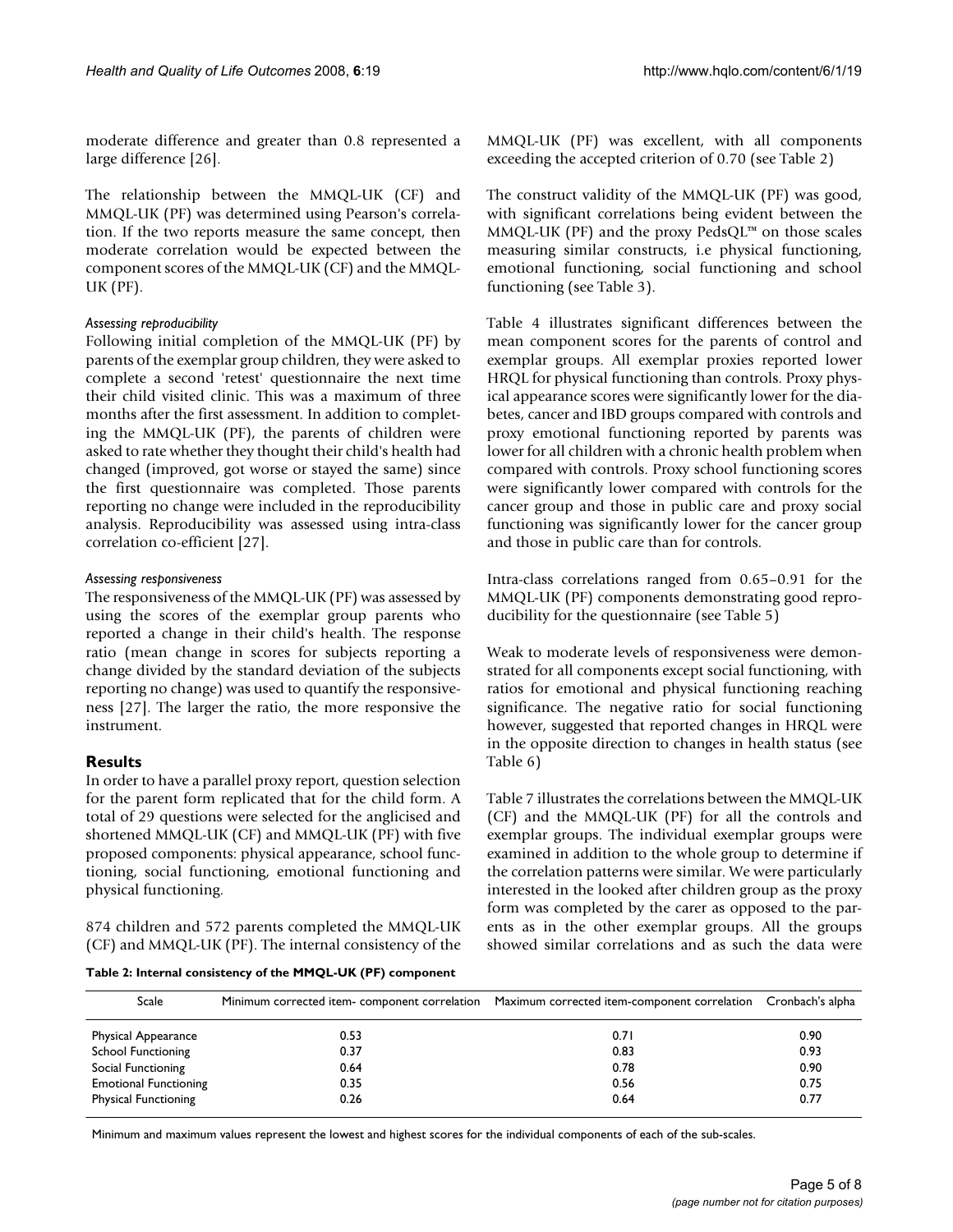|                              | MMQL-UK (PF)        |                           |                    |                              |                             |  |
|------------------------------|---------------------|---------------------------|--------------------|------------------------------|-----------------------------|--|
| PedsQL™ Proxy-report         | Physical Appearance | <b>School Functioning</b> | Social Functioning | <b>Emotional Functioning</b> | <b>Physical Functioning</b> |  |
| <b>Physical Functioning</b>  | $0.27**$            | $0.19**$                  | $0.28**$           | $0.23***$                    | $0.34**$                    |  |
| <b>Emotional Functioning</b> | $0.28**$            | $0.25**$                  | $0.36**$           | $0.61**$                     | $0.19***$                   |  |
| Social Functioning           | $0.34***$           | $0.30**$                  | $0.50**$           | $0.41**$                     | $0.40**$                    |  |
| School Functioning           | $0.17**$            | $0.58**$                  | $0.29**$           | $0.24***$                    | $0.28**$                    |  |

# **Table 3: Correlations between the MMQL-UK (PF) and the PedsQL™ proxy-report components**

\*\* Significant at the 0.01 level

# **Table 4: Mean scores (Standard Deviation) for the MMQL-UK (PF) components for the different patient groups and controls**

| MMQL-UK (PF)              | Control ( $n = 296$ ) | Asthma ( $n = 37$ )                     | Diabetes ( $n = 70$ )                    | Cancer ( $n = 42$ )                      | $IBD (n = 56)$                | Public Care (n =<br>71)                  |
|---------------------------|-----------------------|-----------------------------------------|------------------------------------------|------------------------------------------|-------------------------------|------------------------------------------|
| Physical<br>Appearance    | 76.9 (22.26)          | 64.9 (31.8) ES 0.54                     | 67.7 (25.3)* ES<br>0.50                  | 56.8 (23.6)** ES<br>0.99                 | 59.5 (25.8)** ES<br>0.83      | 69.5 (25.8) ES 0.42                      |
| <b>School Functioning</b> | 76.2 (26.0)           | 73.1 (26.5) ES 0.11                     | 73.4 (25.7) ES 0.11                      | 45.2 (33.9)** ES<br>.02                  | 68.8 (26.0) ES 0.28           | 52.0 (32.0) <sup>**</sup> ES<br>0.83     |
| Social Functioning        | 86.4(16.1)            | 84.6 (20.3) ES 0.10                     | 87.1 (16.6) ES -<br>0.04                 | 78.3 (16.9)* ES<br>0.50                  | 83.0 (16.4) ES 0.21           | 73.5 (25.0)** ES<br>0.61                 |
| Emotional<br>Functioning  | 69.1(11.6)            | 63.1 $(13.9)$ <sup>*</sup> ES =<br>0.47 | 62.1 $(13.3)$ <sup>**</sup> ES =<br>0.56 | 60.7 (11.3)** ES =<br>0.73               | 59.7 (16.6)** ES =<br>0.66    | 67.5 (18.8) ES =<br>0.10                 |
| Physical<br>Functioning   | 86.8 (16.8)           | 56.5 $(28.0)$ ** ES =<br>ا 3.           | 80.4 $(18.0)$ <sup>*</sup> ES =<br>0.37  | 55.6 $(29.5)$ <sup>**</sup> ES =<br>∣.30 | 55.9 $(27.8)$ ** ES =<br>l.28 | 78.2 $(20.7)$ <sup>**</sup> ES =<br>0.46 |

Independent samples t-test with Bonferroni correction for multiple comparisons.

 $**$  Significant at the 0.01 level.

\*Significant at the 0.05 level.

ES = effect size: small =  $0.2-0.49$ ; moderate =  $0.5-0.79$ ; large> $0.8$  [26]

|  | Table 5: Reproducibility of the MMQL-UK (PF) components for parents reporting no change in their child's health status (N = 50) |
|--|---------------------------------------------------------------------------------------------------------------------------------|
|--|---------------------------------------------------------------------------------------------------------------------------------|

| Component                    | Mean difference (SD) retest-test | 95% CI for the difference | Intraclass correlation |
|------------------------------|----------------------------------|---------------------------|------------------------|
| Physical Appearance          | I.40 (17.76)                     | $-3.65$ to 6.45           | 0.77                   |
| School Functioning           | $-0.07(16.44)$                   | -4.79 to 4.65             | 0.84                   |
| Social Functioning           | $-1.50(15.38)$                   | -5.87 to 2.87             | 0.65                   |
| <b>Emotional Functioning</b> | 0.35(12.61)                      | $-3.24$ to 3.93           | 0.75                   |
| <b>Physical Functioning</b>  | $-0.16(11.76)$                   | $-3.44$ to $3.24$         | 0.91                   |

#### **Table 6: Responsiveness of the MMQL-UK (PF) components for parents reporting an improvement or deterioration in their child's health status**

| Scale                        | Mean difference for subjects<br>reporting a change $(n = 19)$ | Two tailed significance | SD of the scores of the stable<br>subjects ( $n = 50$ ) | Responsiveness ratio |
|------------------------------|---------------------------------------------------------------|-------------------------|---------------------------------------------------------|----------------------|
| Physical Appearance          | 5.00                                                          | 0.15                    | 17.76                                                   | 0.28                 |
| <b>School Functioning</b>    | 4.70                                                          | 0.207                   | 16.44                                                   | 0.29                 |
| Social Functioning           | $-0.66$                                                       | 0.67                    | 15.38                                                   | $-0.04$              |
| <b>Emotional Functioning</b> | 7.7 I                                                         | $0.003**$               | 12.61                                                   | 0.61                 |
| <b>Physical Functioning</b>  | 12.63                                                         | $0.017*$                | 11.76                                                   | I.O7                 |

\*\* Significant at the 0.01 level.

\*Significant at the 0.05 level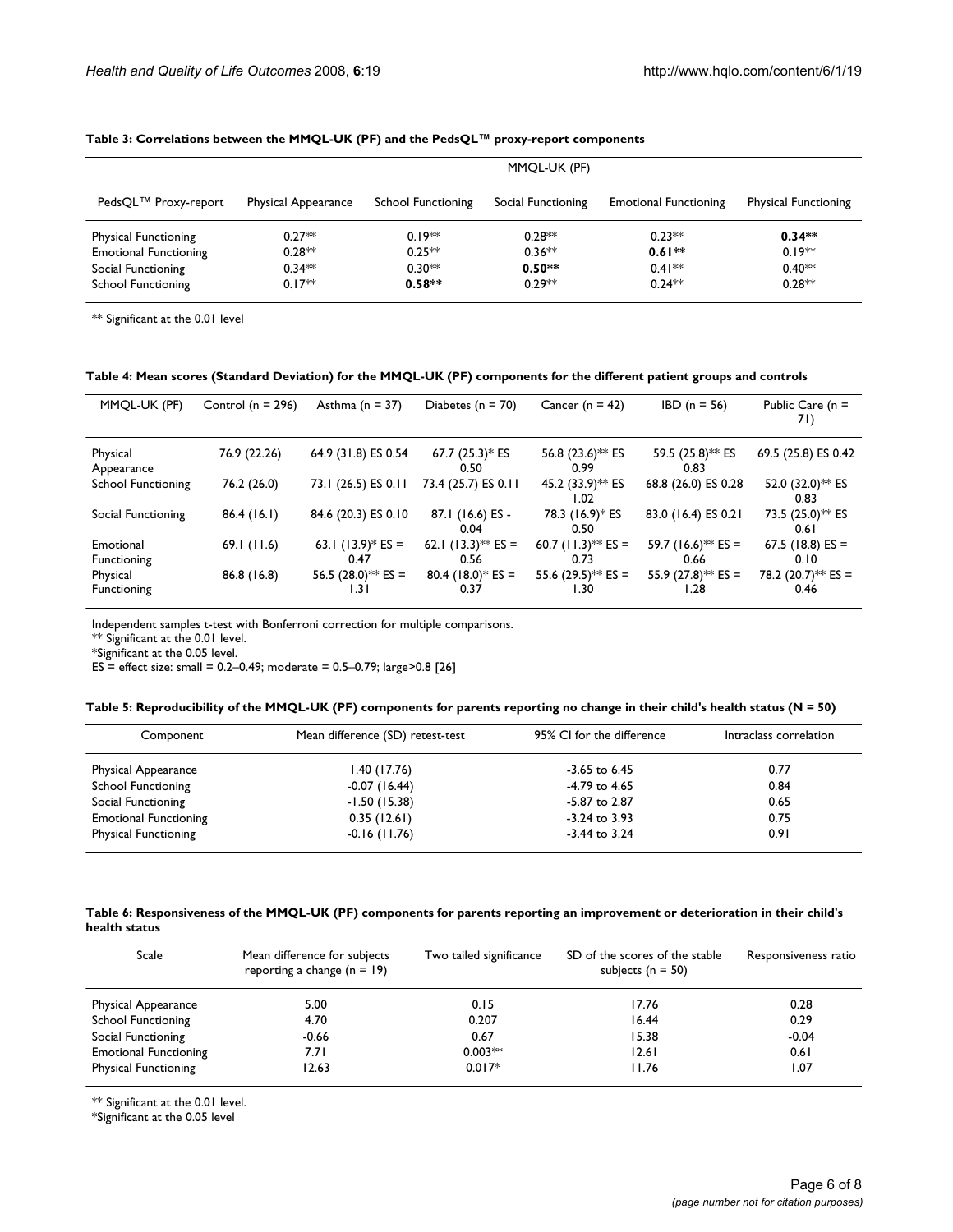|                              | MMQL-UK (PF) component |           |                    |                              |                             |
|------------------------------|------------------------|-----------|--------------------|------------------------------|-----------------------------|
| MMQL-UK (CF) component       | Physical Appearance    | School    | Social Functioning | <b>Emotional Functioning</b> | <b>Physical Functioning</b> |
| Physical Appearance          | $0.51**$               | 0.05      | $0.20**$           | $0.25**$                     | $0.12**$                    |
| School                       | $0.13**$               | $0.56**$  | $0.22*$            | $0.14***$                    | $0.21***$                   |
| Social Functioning           | $0.14***$              | $0.10*$   | $0.31**$           | $0.23**$                     | $0.18**$                    |
| <b>Emotional Functioning</b> | $0.35***$              | $0.20**$  | $0.26**$           | $0.38**$                     | $0.25***$                   |
| <b>Physical Activities</b>   | $0.33**$               | $0.25***$ | $0.21***$          | $0.27**$                     | $0.61**$                    |

#### **Table 7: Correlations between the MMQL-UK (CF) and MMQL-UK (PF)**

\*\* Significant at the 0.01 level.

\*Significant at the 0.05 level

analysed as one group. Statistically significant moderate to good correlations were seen for all five components between the MMQL-UK (CF) and the MMQL-UK (PF).

# **Discussion**

A parent version of the MMQL (MMQL-UK (PF)) was successfully developed based on the anglicised and shortened child version which has been recently validated in the UK (MMQL-UK (CF))[20]. The parent version was developed in parallel with the child version with only minor modifications being made to the wording of the questions.

Good internal reliability was found for the MMQL-UK (PF), with alphas exceeding 0.70 for all the components, thus making them acceptable for group comparisons [25]. Construct validity of the MMQL-UK (PF) was established through moderate correlations with the parent PedsQL™ core module.

Discriminant validity was demonstrated for the MMQL-UK (PF) proxy report with differences being noted in HRQL by parents of healthy children and children with chronic health conditions and carers of children in local authority care. The reproducibility and responsiveness of the MMQL-UK (PF) were indicated by good test-retest results. The relationship between the MMQL-UK (CF) and MMQL-UK (PF) was confirmed by moderate correlations indicating that the two reports measure the same concept.

The availability of a proxy report is important as there may be occasions when a child is either unable or unwilling to complete a HRQL measure. However interpretation of proxy reports should be undertaken with caution as they may not accurately reflect the child's view, particularly for some components. However if they are used in conjunction with a clinical consultation or other objective assessments they could potentially provide useful information on the health of the child [16].

It should be recognised that both child and proxy ratings have value but the question is to clarify how differences in perception of HRQL arise between the child and the proxy

[5]. It has been contested that disagreement is not necessarily undesirable and multiple viewpoints can be valid and informative [28]. Caregivers may recognize functional limitations that patients are unaware of or deny. Arguably, assessments of HRQL that are used to inform decision making in health care based on communitybased preferences need not be restricted to the patient perspective [29].

It is recommended that parent proxy reports be available for child HRQL measures, a condition that the PedsQL™ also fulfils. The availability of proxy-reports in addition to child reports may be more desirable than reports from the child alone. In medical consultations, the clinicians often look to the parents for guidance regarding medical decision making in relation to their children [16]. The parent view of their child's HRQL can be informative and provide an alternative viewpoint [28].

Further studies are needed to determine the accuracy of the MMQL-UK (PF) proxy reports compared with the MMQL-UK (CF) child reports in other conditions and different age groups of children. The usefulness of the MMQL-UK (PF) in assessing longitudinal outcomes of children also warrants further attention.

# **Conclusion**

This study established the reliability and validity of a new MMQL proxy report (MMQL-UK (PF)). The MMQL-UK (PF) showed good correlations with the child form (MMQL-UK (CF)) in healthy children, those in public care and those suffering from chronic conditions.

# **Abbreviations**

Health related quality of life (HRQL), Minneapolis-Manchester Quality of Life Instrument (MMQL), Child Form (CF), Youth Form (YF), Parent Form (PF), Inflammatory Bowel Disease (IBD), Bone Marrow Transplant (BMT), Acute Lymphoblastic Leukaemia (ALL), Multi-centre Research Ethics Committee (MREC), Statistical Package for Social Sciences (SPSS), United Kingdom (UK)